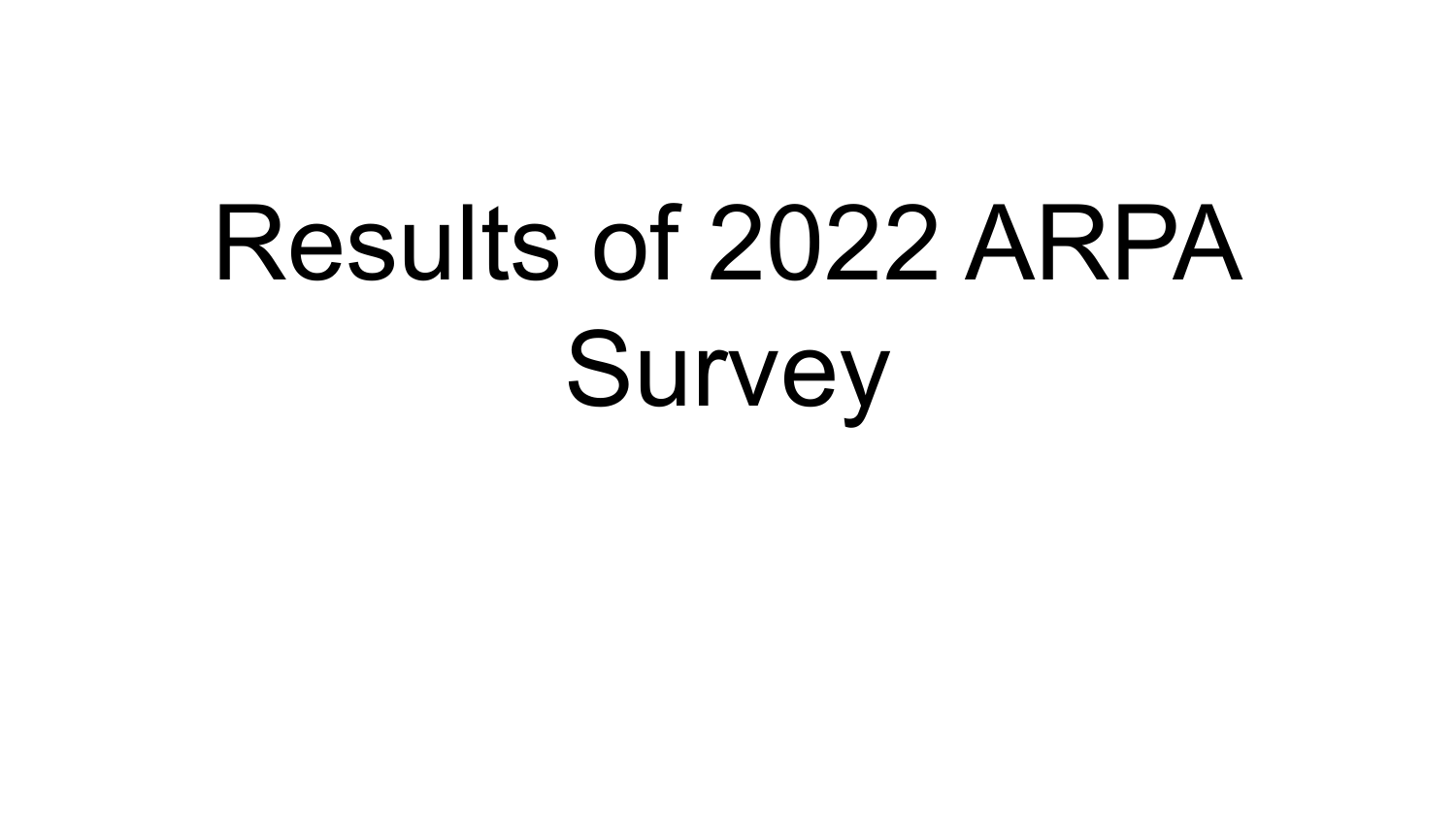#### **Public Health Services**



**Public Health Services**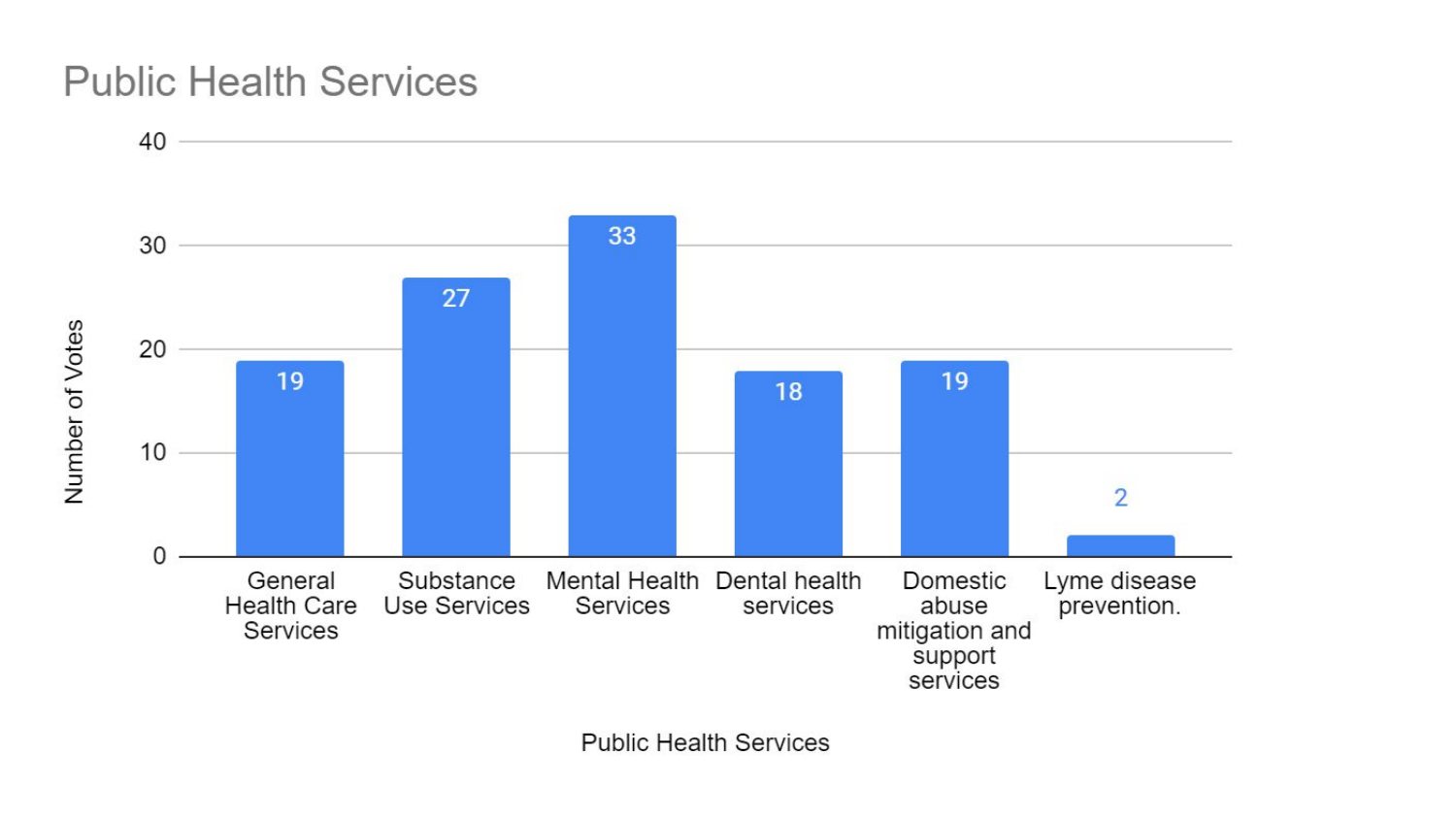#### **Public Health**

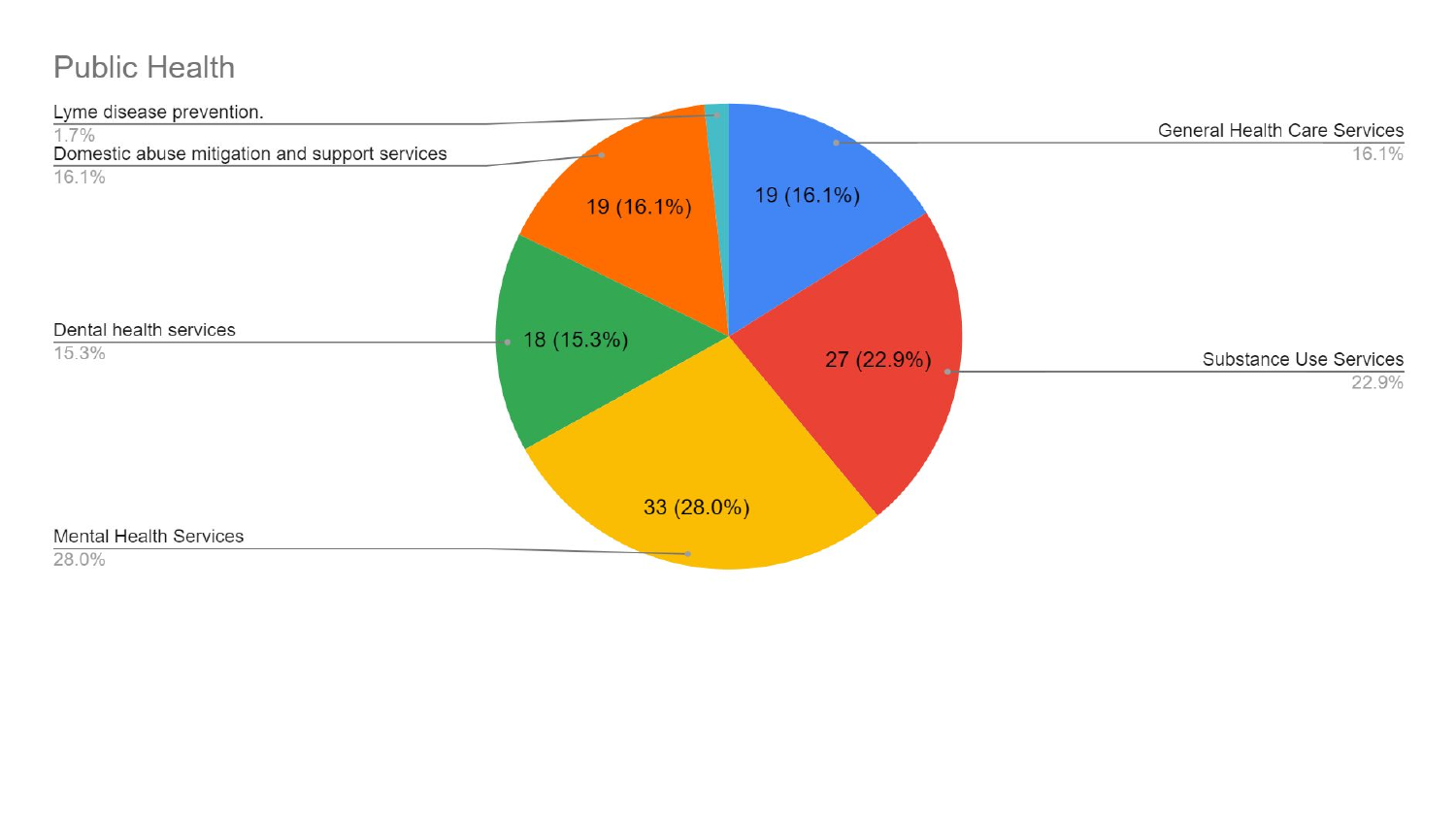#### Other Public Health Comments

- All wheel drive **ambulance**
- Apply the money to draw in people to serve on a **paid rescue squad**. There is no reason this money can't be used to help pay for a certified crew to ensure the town can save the lives it keeps asking to move here like a retirement community.
- **● Bike/vehicle travel safety**
- Maximize **access to natural areas**
- More frequent **Covid vaccinations** here in South Hero (x2)
- **Recreation** especially during winter months
- How long can we go without a properly certified **EMS** crew? A soon to be operational retirement center and growing community/ restaurant industry behind the emergency services building that doesn't even have a proper staff and depends on wide spread dedicated volunteers and calling far away towns for back up? Use the money to help fund and draw in a crew!!! We don't need more walking trails… we need to be able to save our community members in a time of a medical crisis.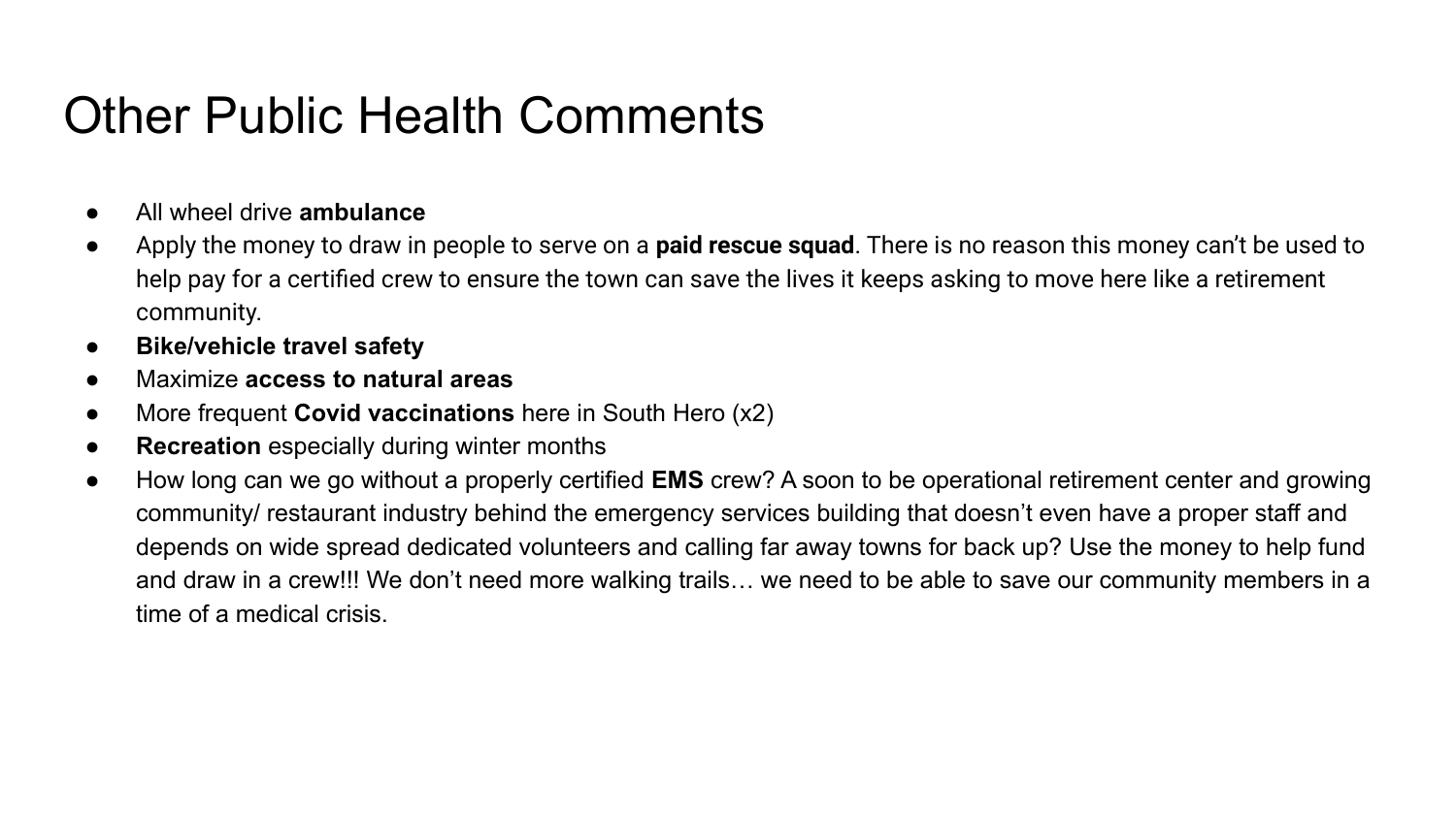#### Other Public Health Comments Continued

- **Gun Violence**. I would like South Hero to take a proactive stance on gun control. It is unbelievable that we have had gun deaths and shots recently. This is totally not NORMAL and it is bad for our reputation and our health. Also we need **more natural areas as nature has been shown to help with mental health**.
- I would like to see our speed reduced to 40 miles an hour as the 55 mile speed limit is very stressful.
- Recreational opportunities / park
- Purchase and preserve Lavin property as a green space with a bike/pedestrian trail from Rte.2 to Folsom School.
- Please put up a **sign at South Hero Town Beach** notifying people that going out on a canoe, kayak or paddleboard or other non motorized boat without wearing a Personal Flotation Device (PFD) is unsafe, Illegal and can result in a Fine.
- **Increase natural resources** that are protected and accessible. This also helps mental health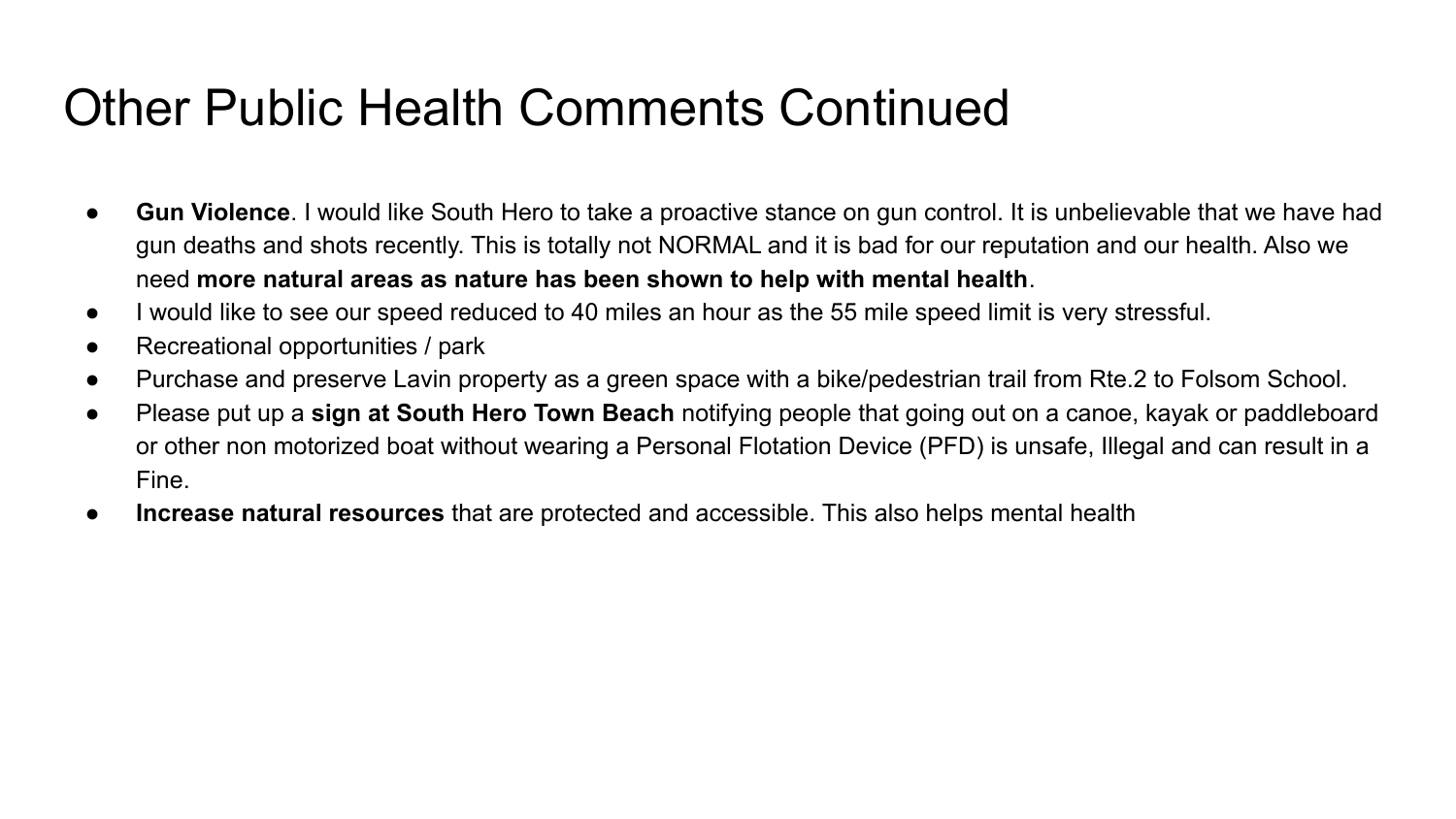Community resources which would make South Hero a better place to live and/or attract new residents:



Community resources which would make South Hero a better place to live and/or attract new residents: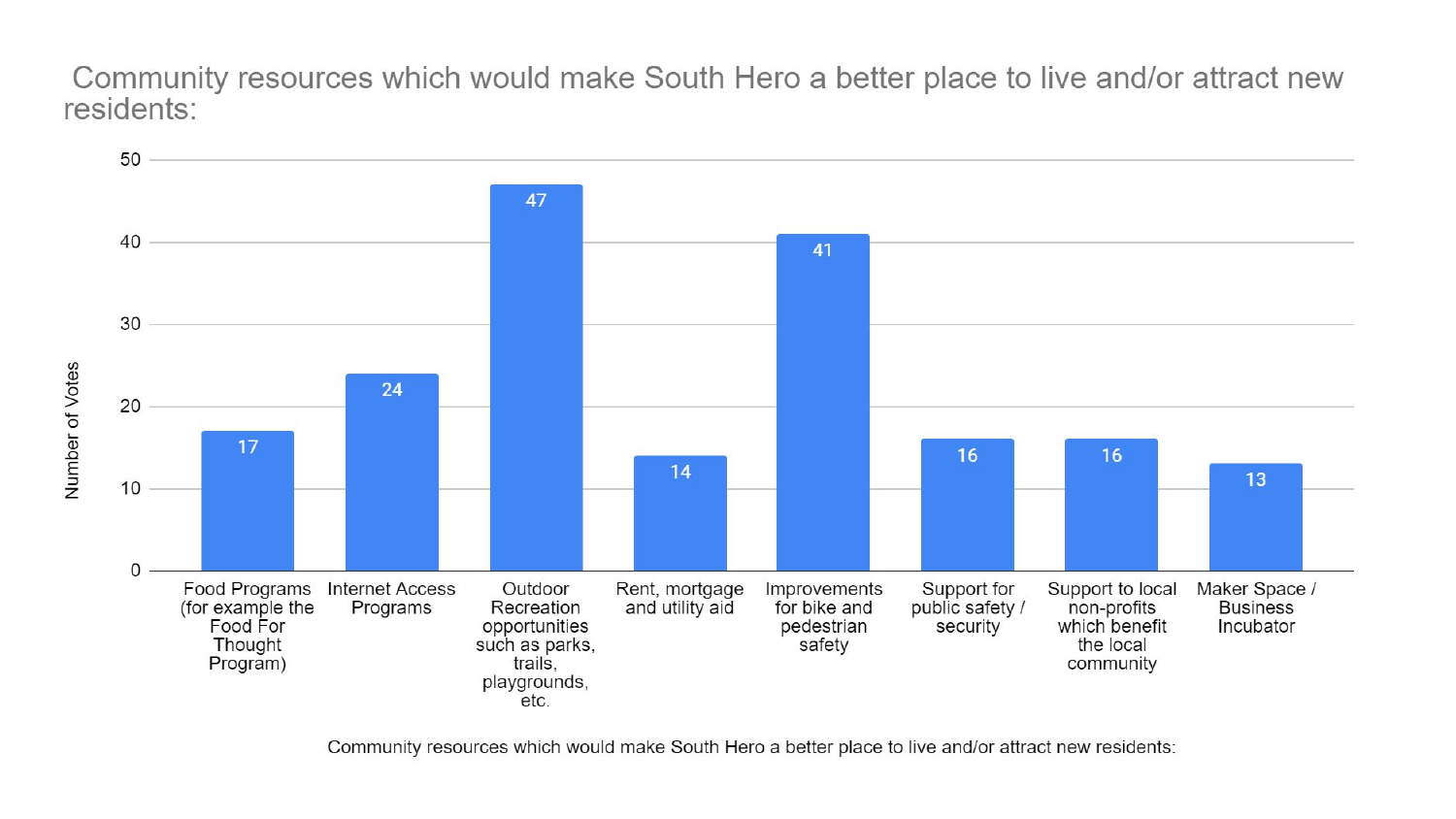

Community resources which would make South Hero a better place to live and/or attract new residents: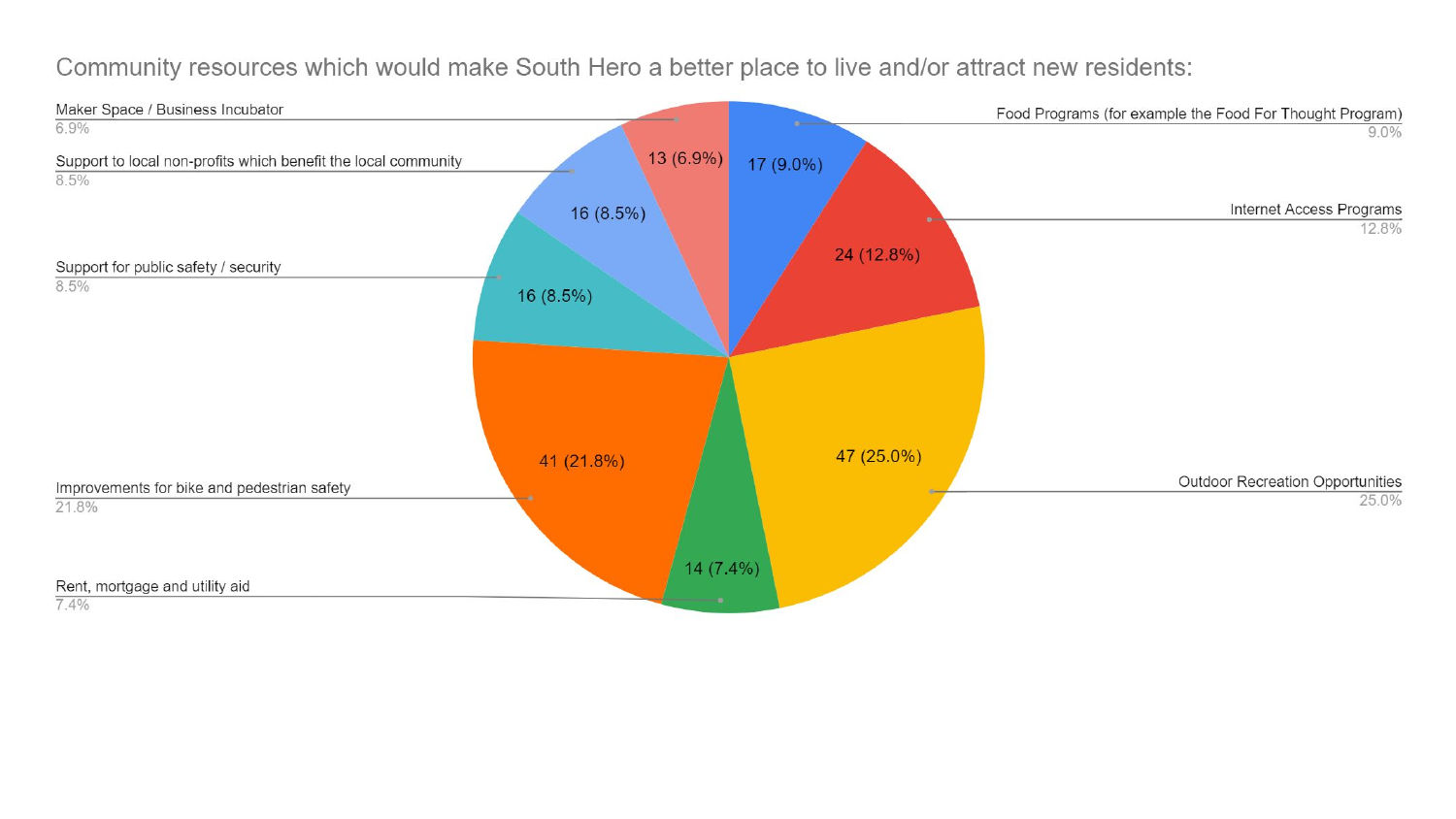# Community resources which would make South Hero a better place to live and/or attract new residents:

- **Diversity, equity and inclusion programs and trainings**.
- **Lower speed limit** to 35 before you get to intersection with Tracy Road and Route 2 traveling south
- **Affordable & additional housing**. Can't have new residents, or a workforce for existing businesses without a place to live. There's a **new state program to subsidize creation of Accessory Dwelling Units**. South Hero could set aside ARPA funds to be an add-on to anyone using that program. (That takes care of much of the the hassle of applications and choosing the projects) As the housing need is so dire, this is the one place I'd recommend piggy-backing on state ARPA funds to amplify the effect in South Hero.
- **● Expand the town beach. Mostly parking.**
- This town desperately needs **safer roads for biking and walking**. We absolutely need **parking lots** for people who would like to bike and explore this beautiful island. We should offer **port-a-lets for visitors.**
- **● Indoor pool, recreation space.**
- Buy more **property for access to the lake** for those who are not lake property owners
- Support the **volunteer fire fighters**
- **Baseball field**. And a program that would offer **swim lessons**.
- **Slow the traffic down**, throughout our entire town
- School structure!
- **Community parking area** with pedestrian access throughout the Town
- **Extend the bike trail to all commercial districts**, working with neighboring towns to connect to the Ferry and to the Lamoille Valley Rail Trail.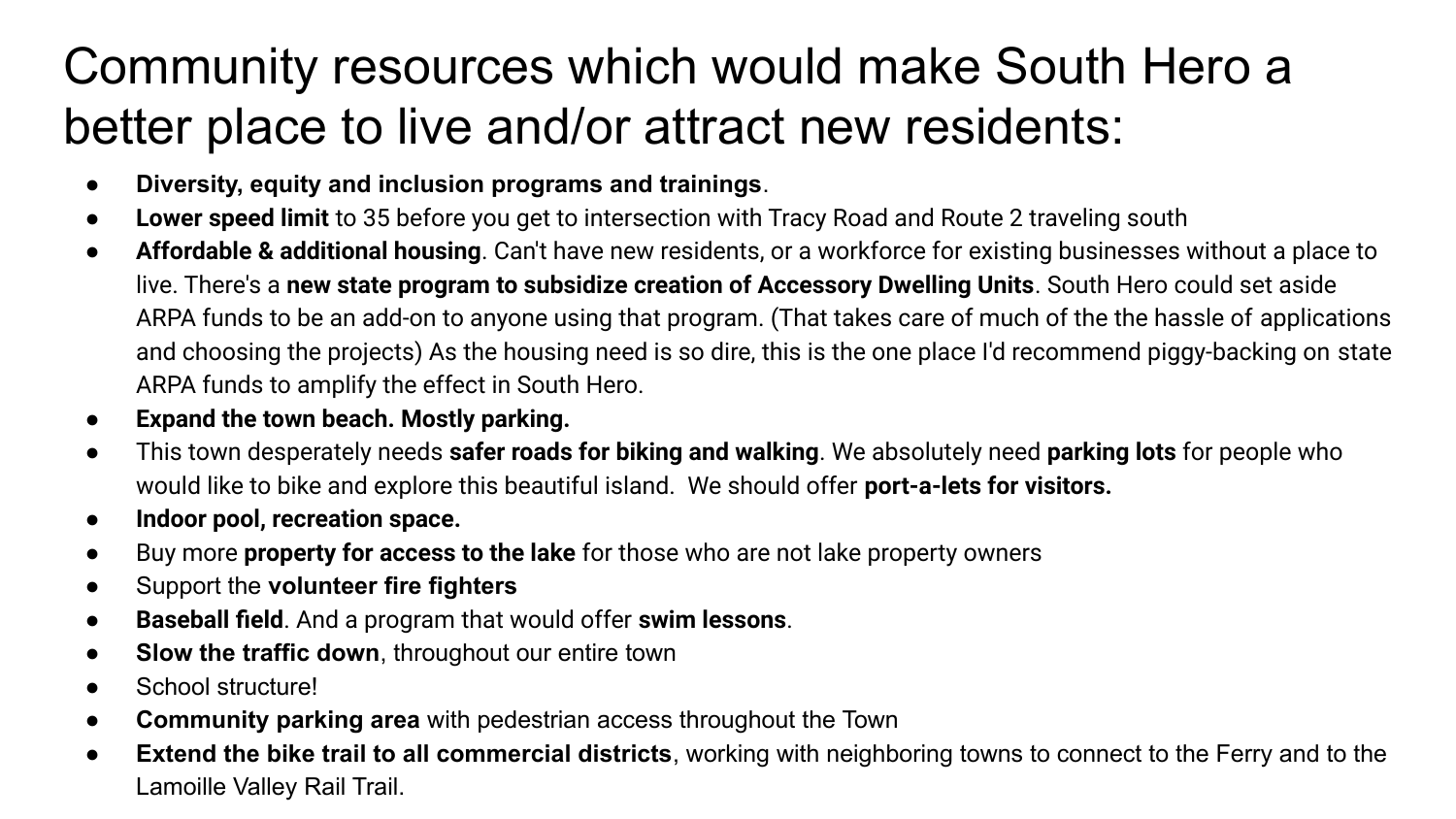#### Aid in Response to the Financial Impacts of COVID-19



Aid in Response to the Financial Impacts of COVID-19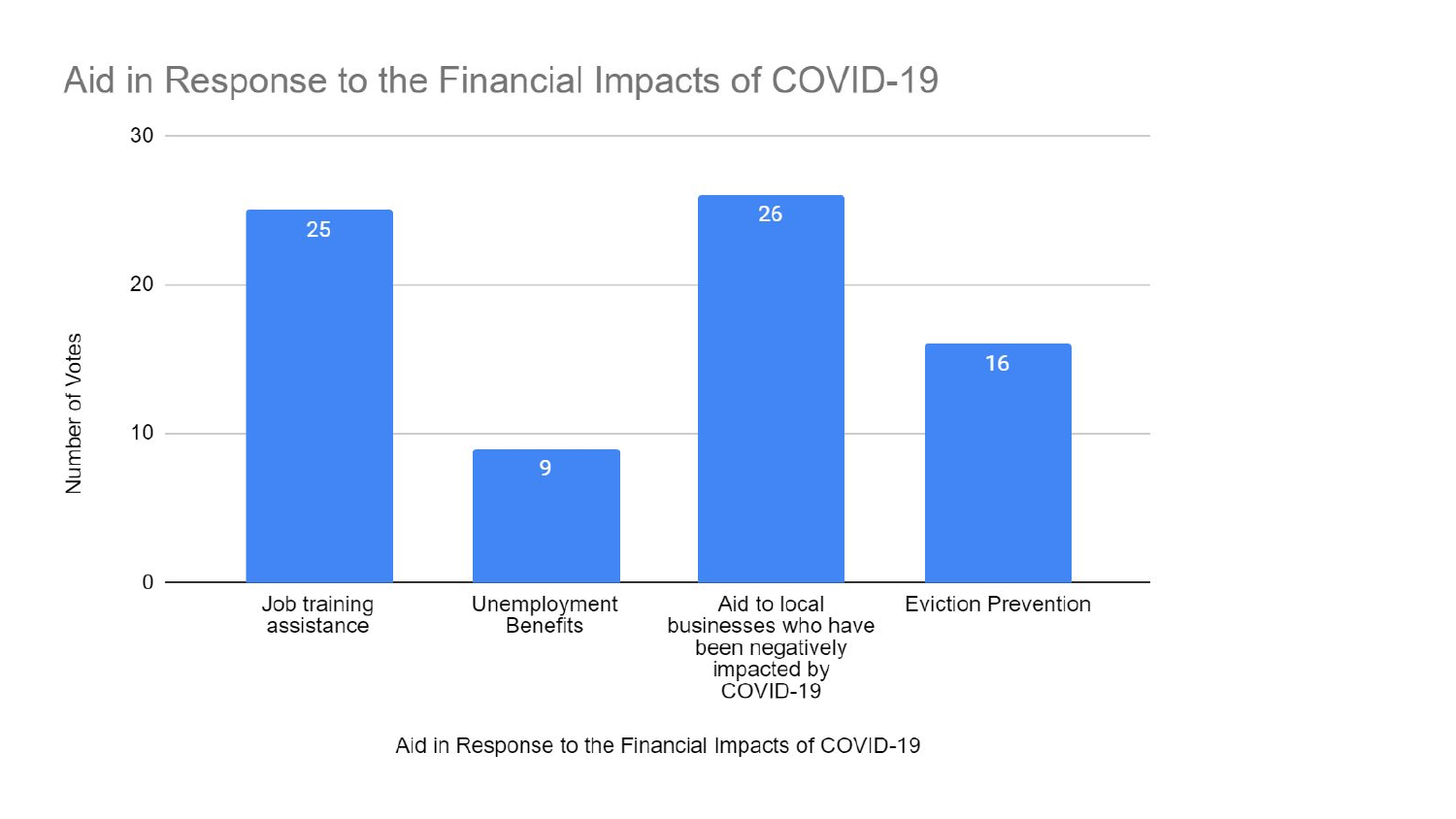#### Aid In Response to the Financial Impacts of COVID-19

- **Support for the local farmers** to make the small farms more financially viable.
- **Well paying** (\$24+/hr) **part time jobs**
- Offset the impact of recent inflation which has resulted from the Federal government spending in response to Covid-19
- **Assistance for any farmers** who have had negative impact as well as our art community
- **Unemployment benefits not a good idea** as we have local & state-wide businesses having great difficulty filling job openings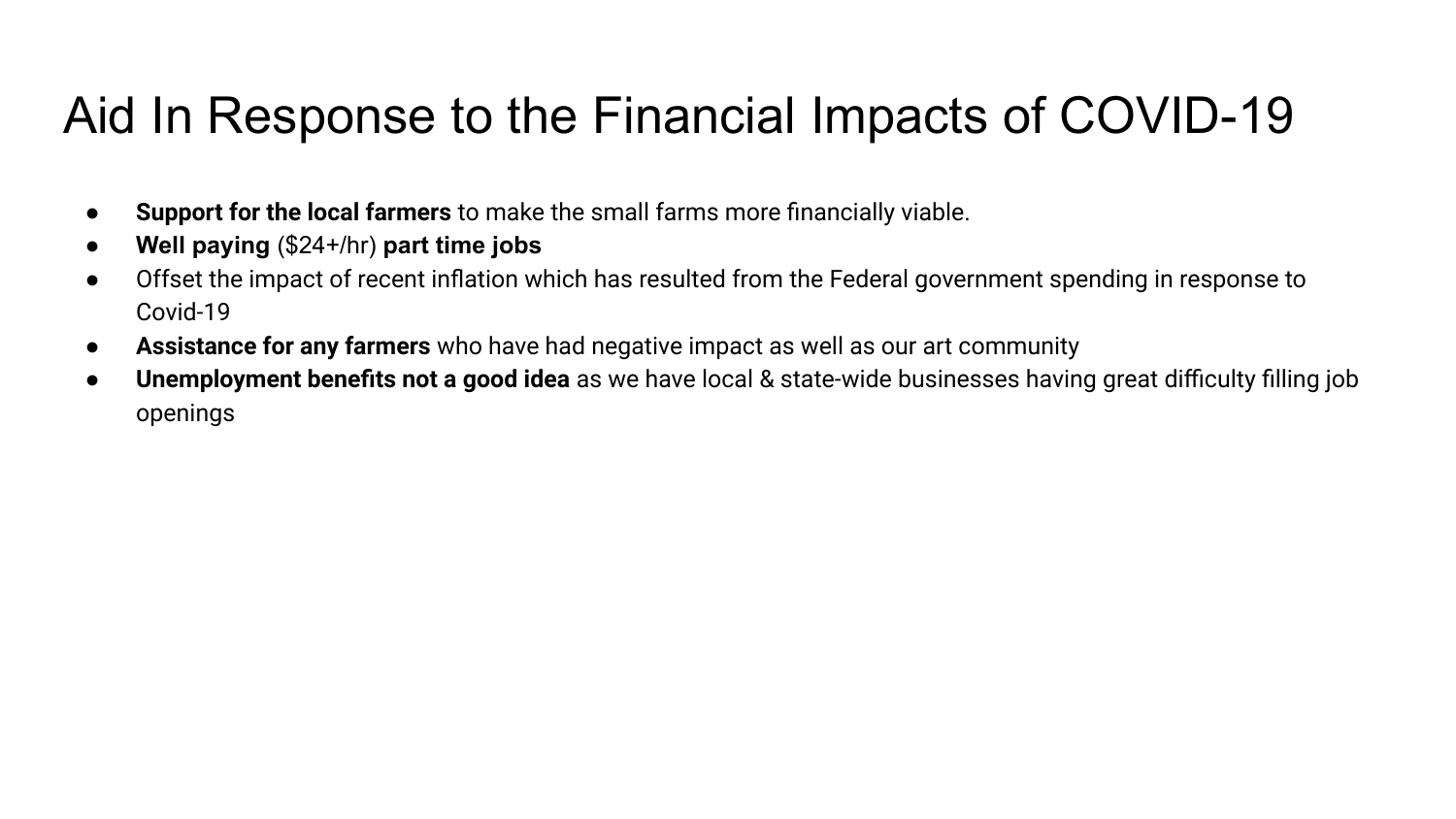#### Improvements to our Local Resources for Children

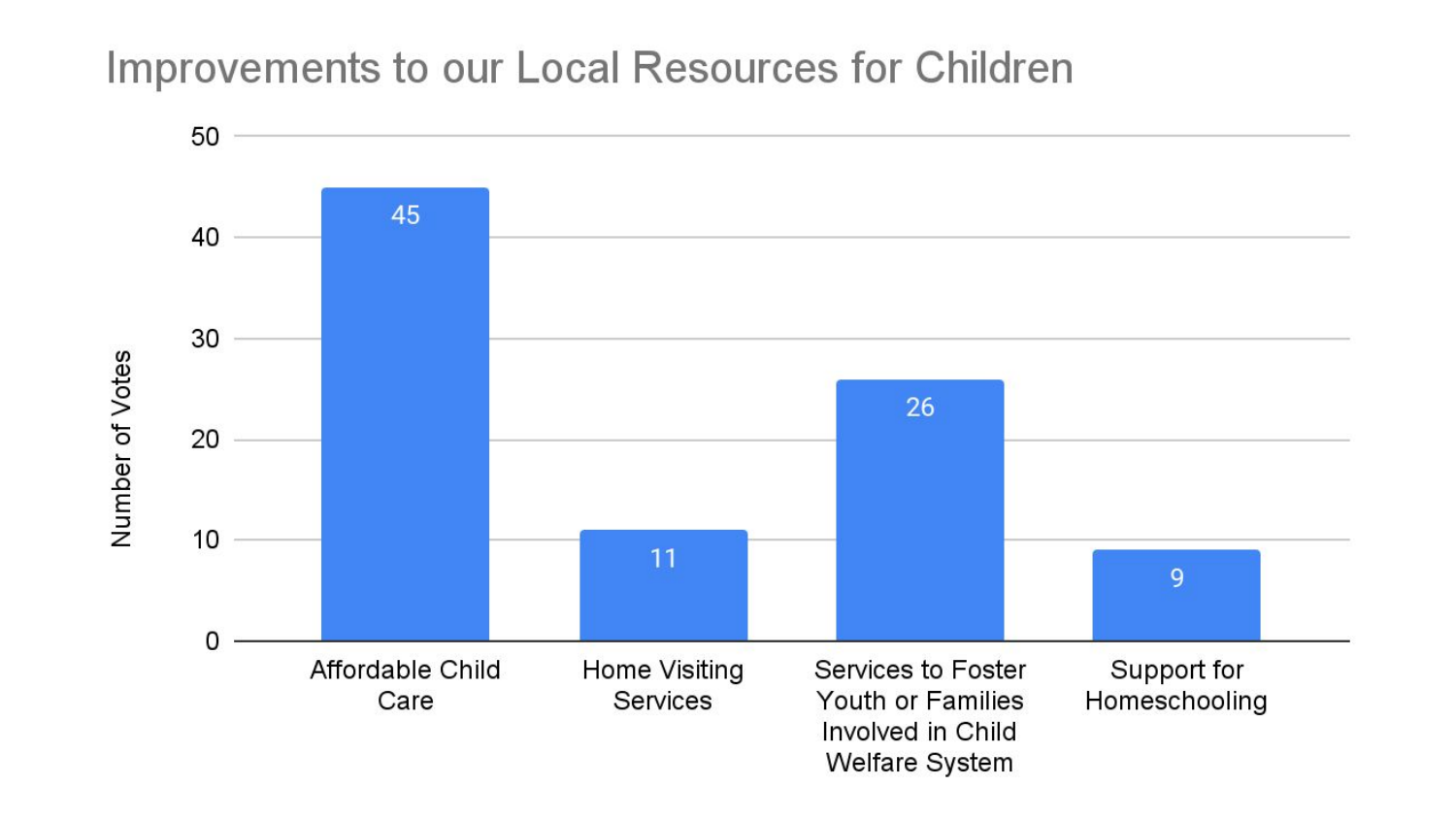#### Improvements to our Local Resources for Children

- **Playground area for preschoolers**. Safe areas for children to play / bike / walk.
- Programs to support children and **students engagement with both their local community and, importantly, beyond** (exchange programs for example).
- Anything to **support local Ag education** for kids/youth
- **Community engagement and activities** for safe fun.
- Additional Programs like the SHLT kids nature programs very good stuff, lots of demand
- **● More rec programs**
- Need to increase availability to **infant / toddler care**
- Improvments in **salary for school aid staffing**
- **After-school programs and recreation for teens**, esp alcohol/drug use prevention
- Improve the schools.
- In the affordable child care arena, I'd support items that are one-time expenses, not ongoing costs, such as: payments to get a building up to standards for Child Care licensing/registration, building a small kitchen or buying a stove & fridge so that a child care center can offer meals, tuition payments for a few staff to get training to qualify a center for additional kids or services (rather than ongoing subsidizing of childcare slots). And if the business doesn't need to amoritize those costs for kitchen upgrades, or pay for training, it reduces the need to pass those costs on to parents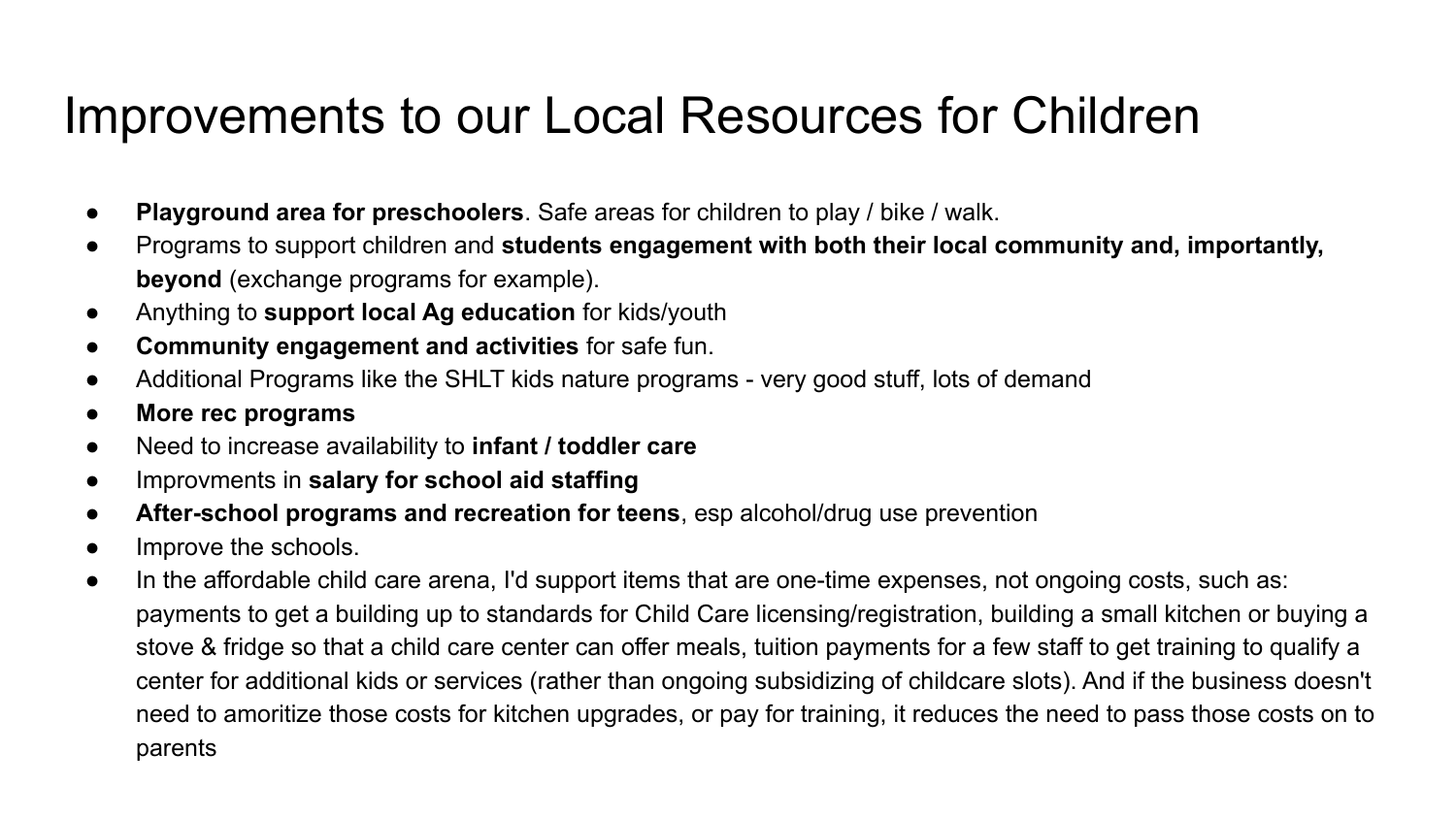#### Improvements to our Local Resources for Children Cont.

- **Connecting existing town trails** (for non-motorized travel) will help families and children recreate safely close to home.
- Children need **parks and art and beautiful things.** We should buy the land off Route 2 and preserve a lot of it for our children and our wildlife. We could create a bird sanctuary that children on the Island and other areas of Vermont could come and see wildlife.
- Never put masks on them again.
- **Services for children… library, school meals funded** enough thru town & state/federal!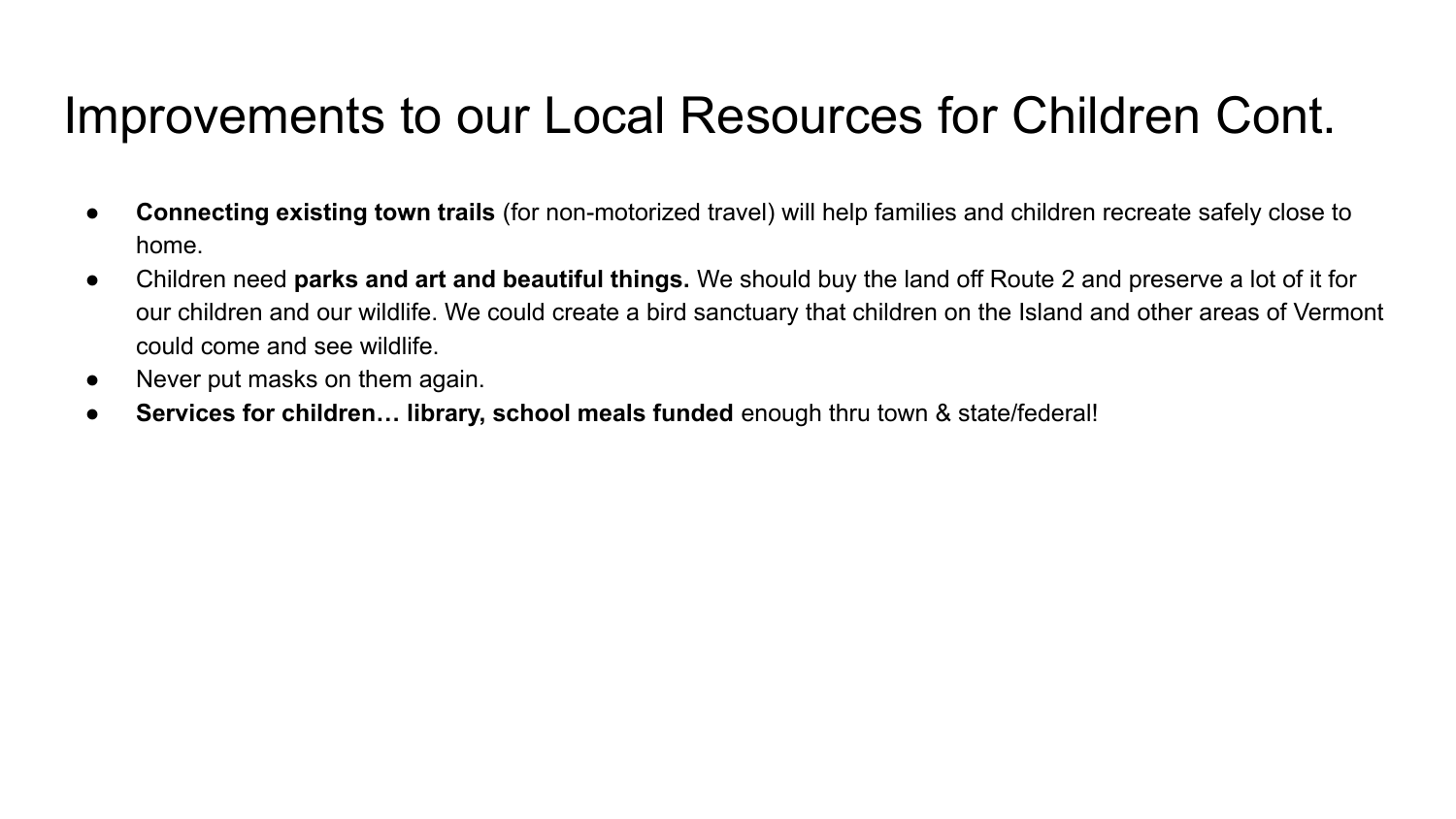#### Improvements to Town Infrastructure



Number of Votes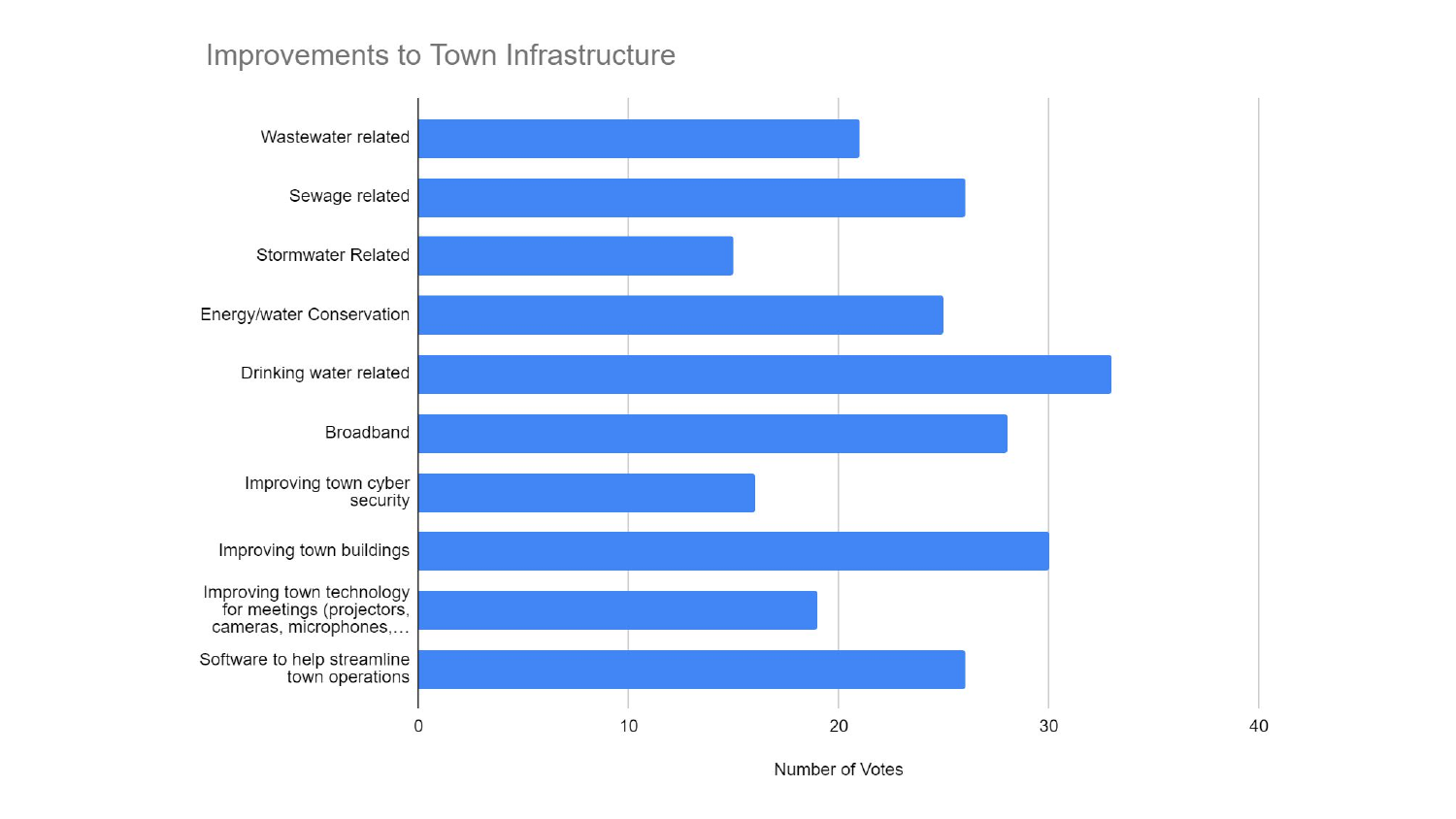#### Improvements to Town Infrastructure

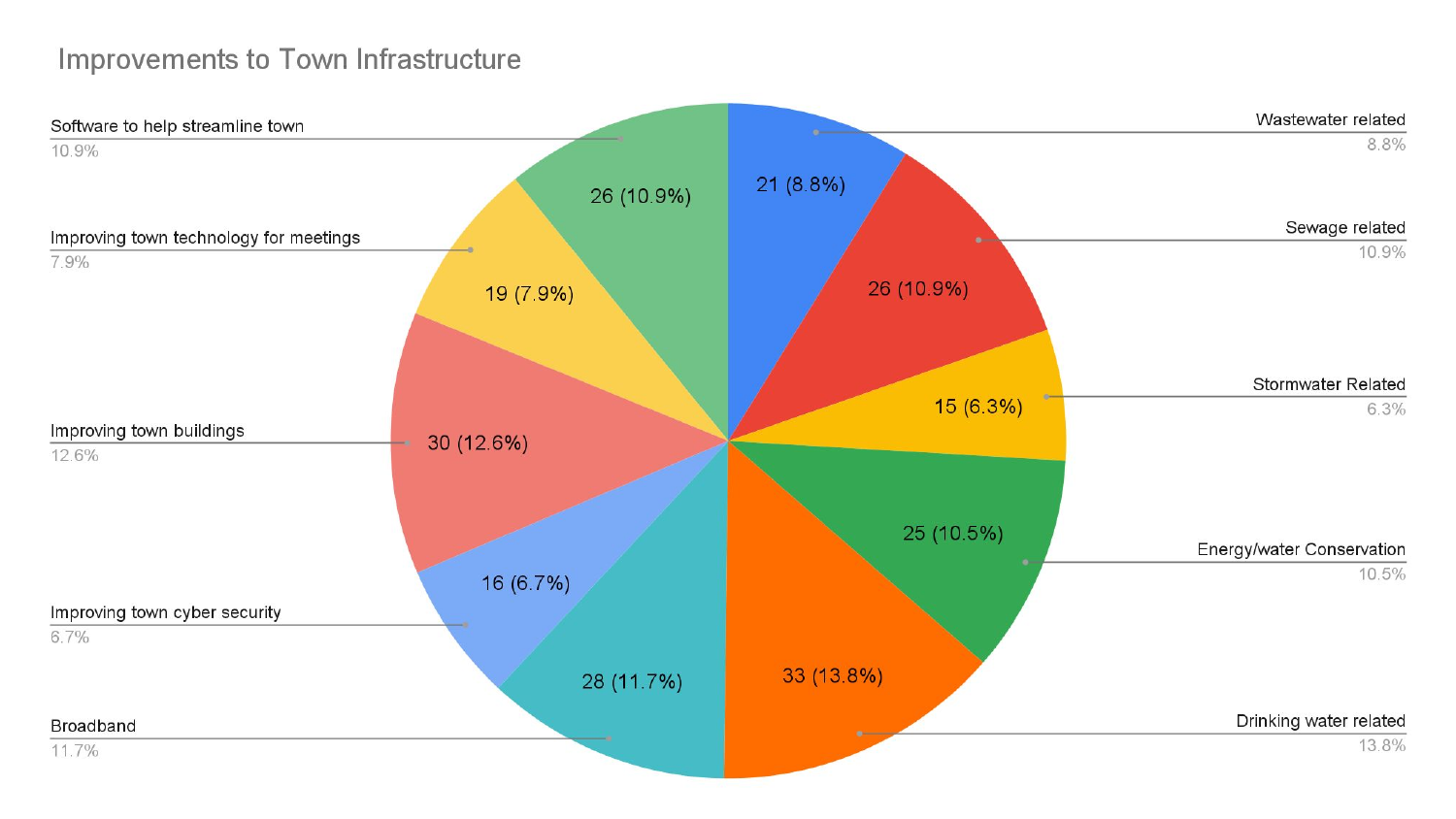#### Improvements to Town Infrastructure

- **Improved safety at town beach**  parking, speed limits, water safety
- Residential **trash pickup**; **expand sewage and water to outer areas**
- **Clean up the lake** so we can continue to use it.
- Quickly post permit applications to be reviewed by DRB and DRB decisions on Town website
- **Meeting house** project
- **Multiple comments about adding bike lanes**
- Multiple comments about **making space for pedestrians**, maintaining sidewalks, etc.
- Funding **landscaping along route 2** through town (for business owners and/or road easement land) Street trees etc.
- New **town hall**
- Money should be spent in helping communities **reduce the weeds in the water near the lakeshore**. This is becoming a HUGE problem.
- **● Crosswalk at the library**
- **Prevent runoff from farms** into the lake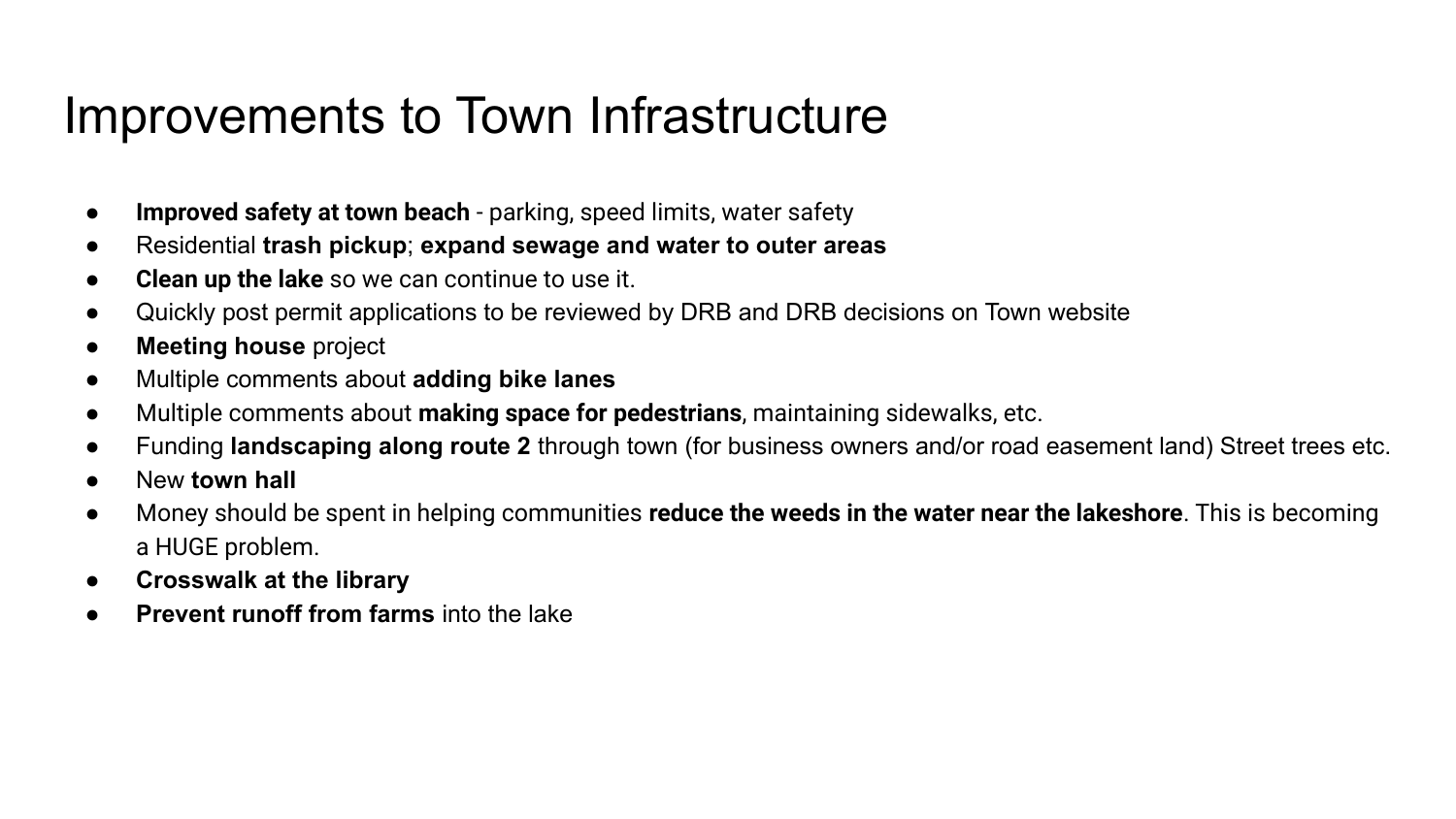#### Improvements to Town Infrastructure Continued

- **Affordable housing** is the #1 impediment to a sustainable Vermont future. We are losing young people/workers, which puts increasing pressure on funding social/other services. I also think ARPA funds should go to long-term improvement funding (ie capital improvements or endowments).
- Every decision in South Hero's government should start with "What can we do to **make sure our actions do not contribute to Climate Chang**e?" Every decision we make matters for our world. This is not just about South Hero, this is about our world and natural resources.
- Please stop the woke agendas that don't help the people of South Hero.
- Provide appropriate facilities/support to **Granny's Attic** in conjunction with building renovations!
- **Maintain sidewalks** in town. maintain (clear, repaint side line) South Street shoulders for walkers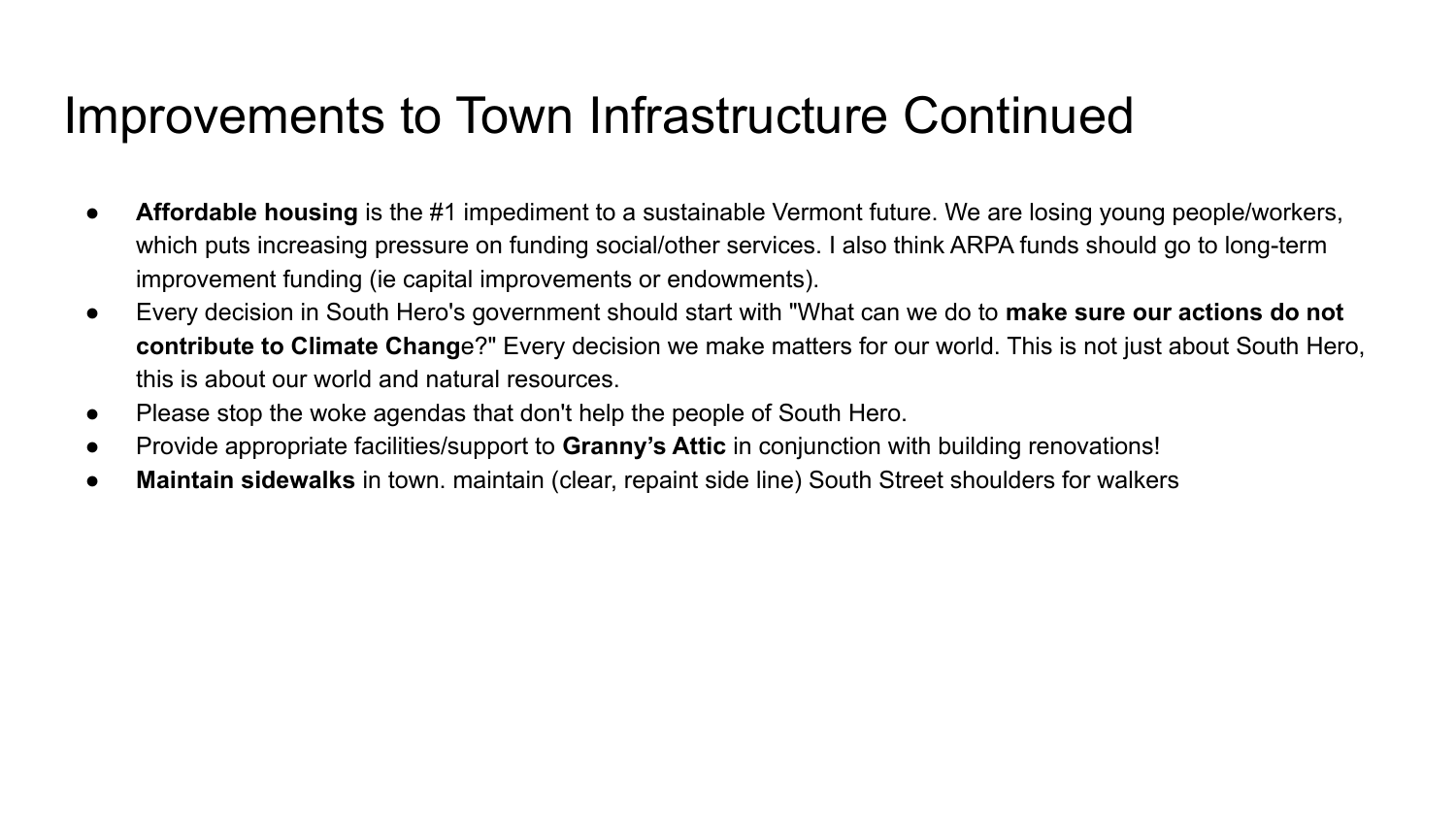#### **County Improvements**

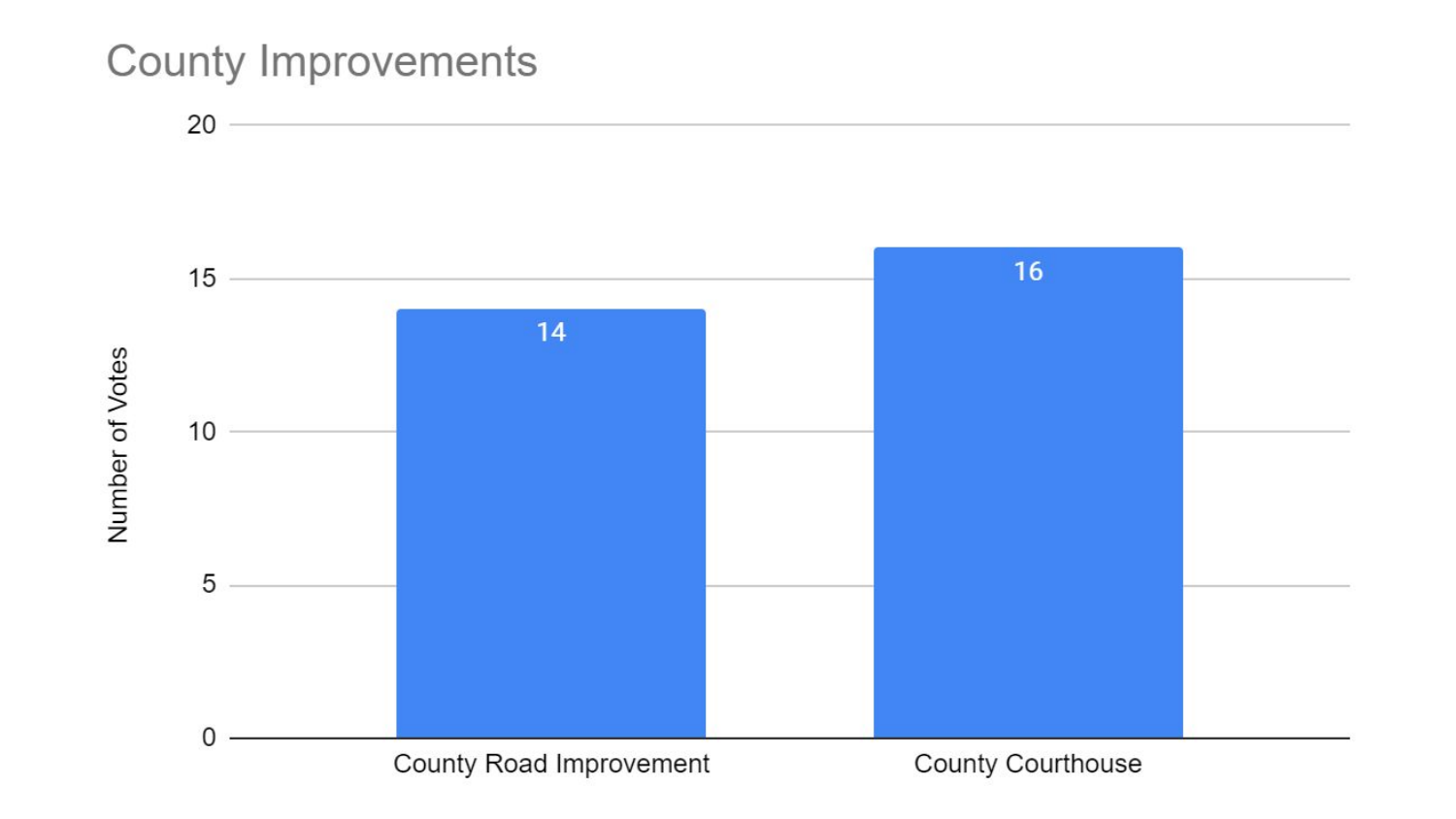## Count Improvement Comments

- **Bike lanes** on RT 324 from ferry to RT 2 intersection by McKees
- Please continue to **pave all our roads**!
- Space, forums, scheduling and facilitation support for county wide groups and organizations to meet for community building, civic engagement and organizing based within and across identified common interests.
- **Bike lanes.** The south hero town center is too hard to use by bike. Biking to work is difficult because I have to cross route 2.
- **United recreation plan** to attract tourists and outdoor loving workers who currently choose Colorado.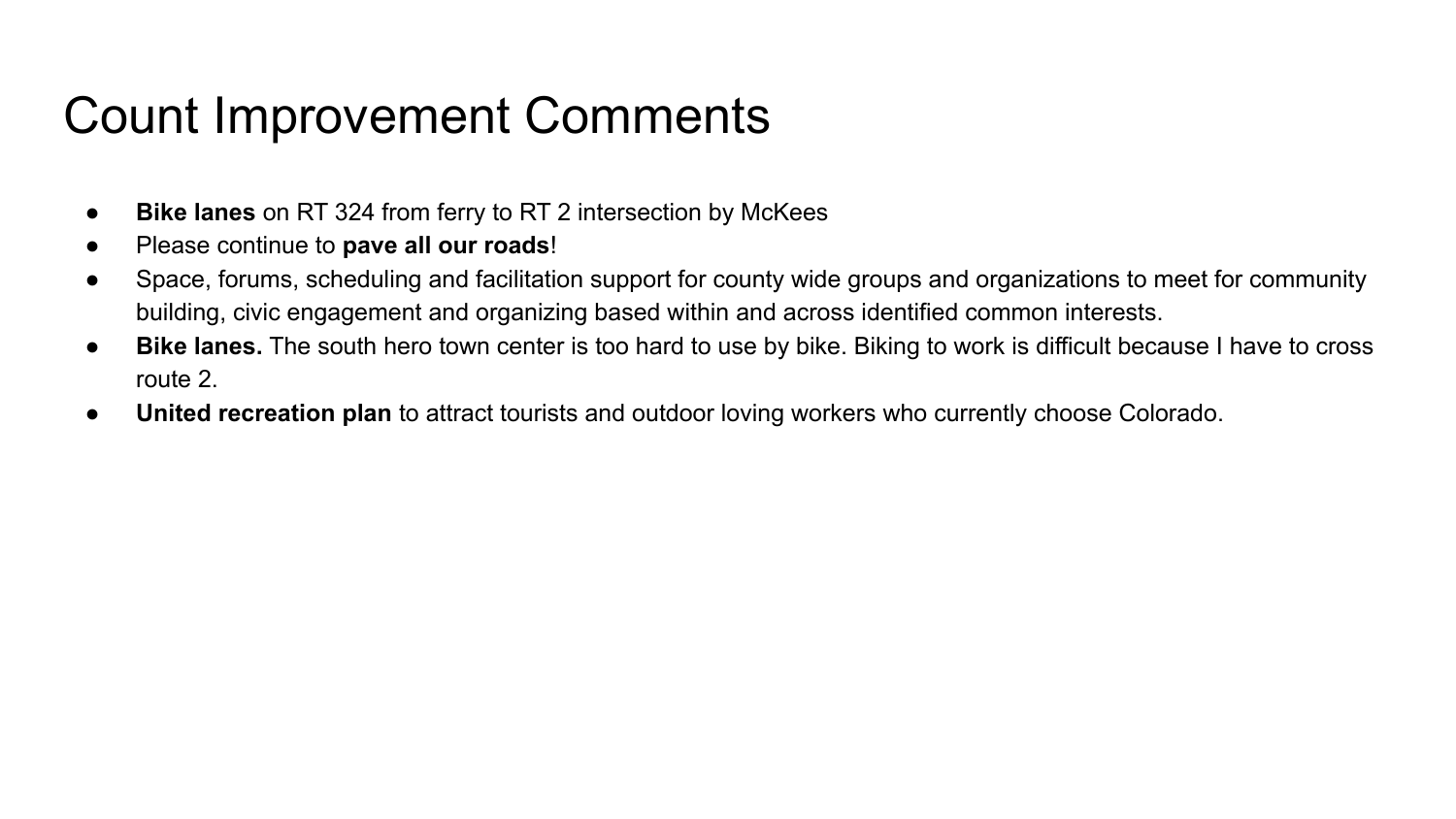#### What is Most Important to You?

- **● Recreational Areas and Opportunities- 13**
- **● Bike Lanes/Bike Safety-9**
- **● Pedestrian Safety/Access- 7**
- Drinking Water- 5
- Mental Health-4
- Health of Lake-4
- Affordable Housing- 3
- AFfordable Childcare- 3
- Wastewater- 3
- Substance Abuse Services-3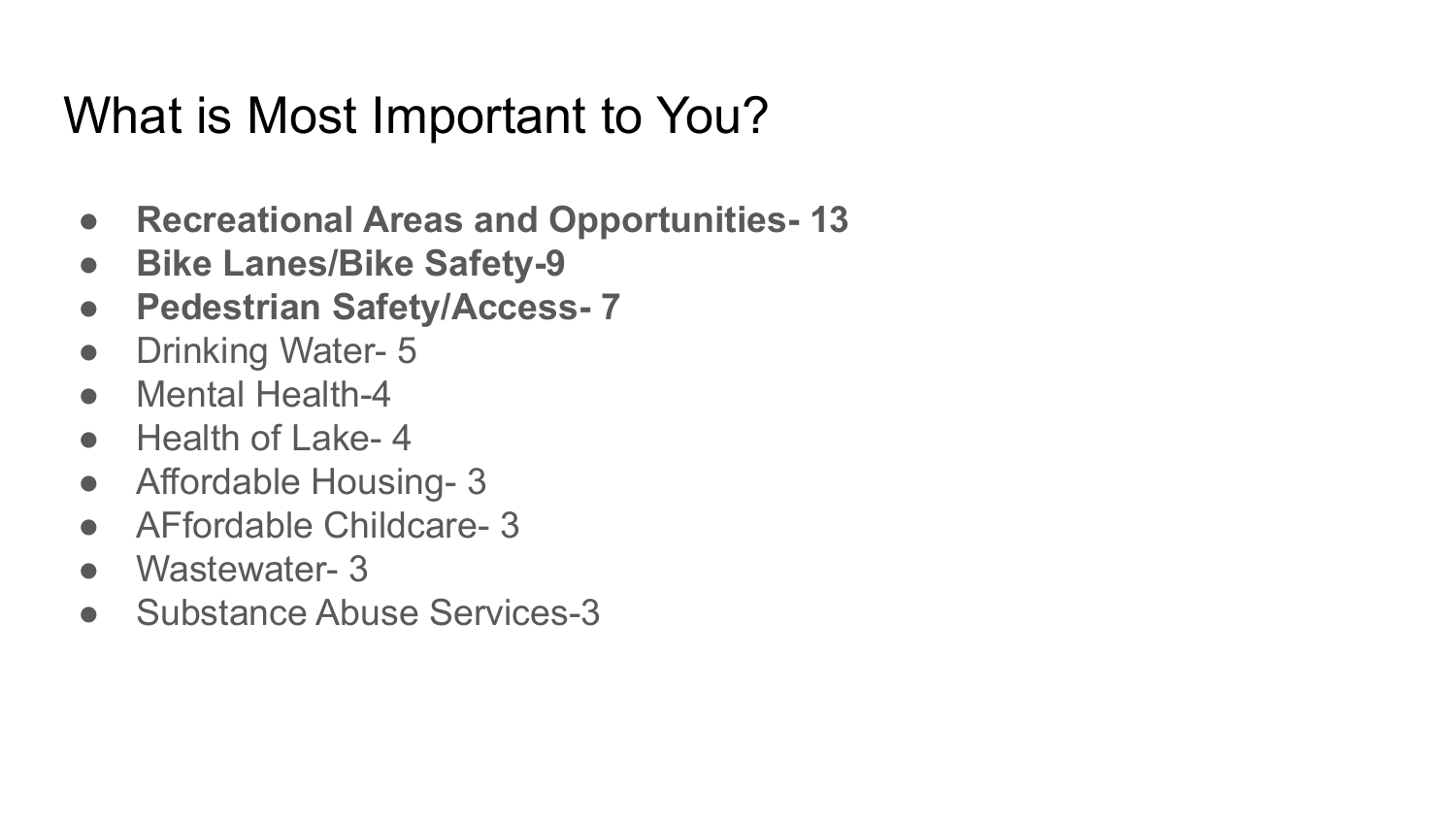## Most Important To You Two Votes Each

- Supporting Families
- Support for Youth
- Support for Low Income Residents
- Meeting House
- Maker Space
- Health Care
- Food Assistance
- Energy Conservation/Renewable Energy
- Dental Health
- Broadband Internet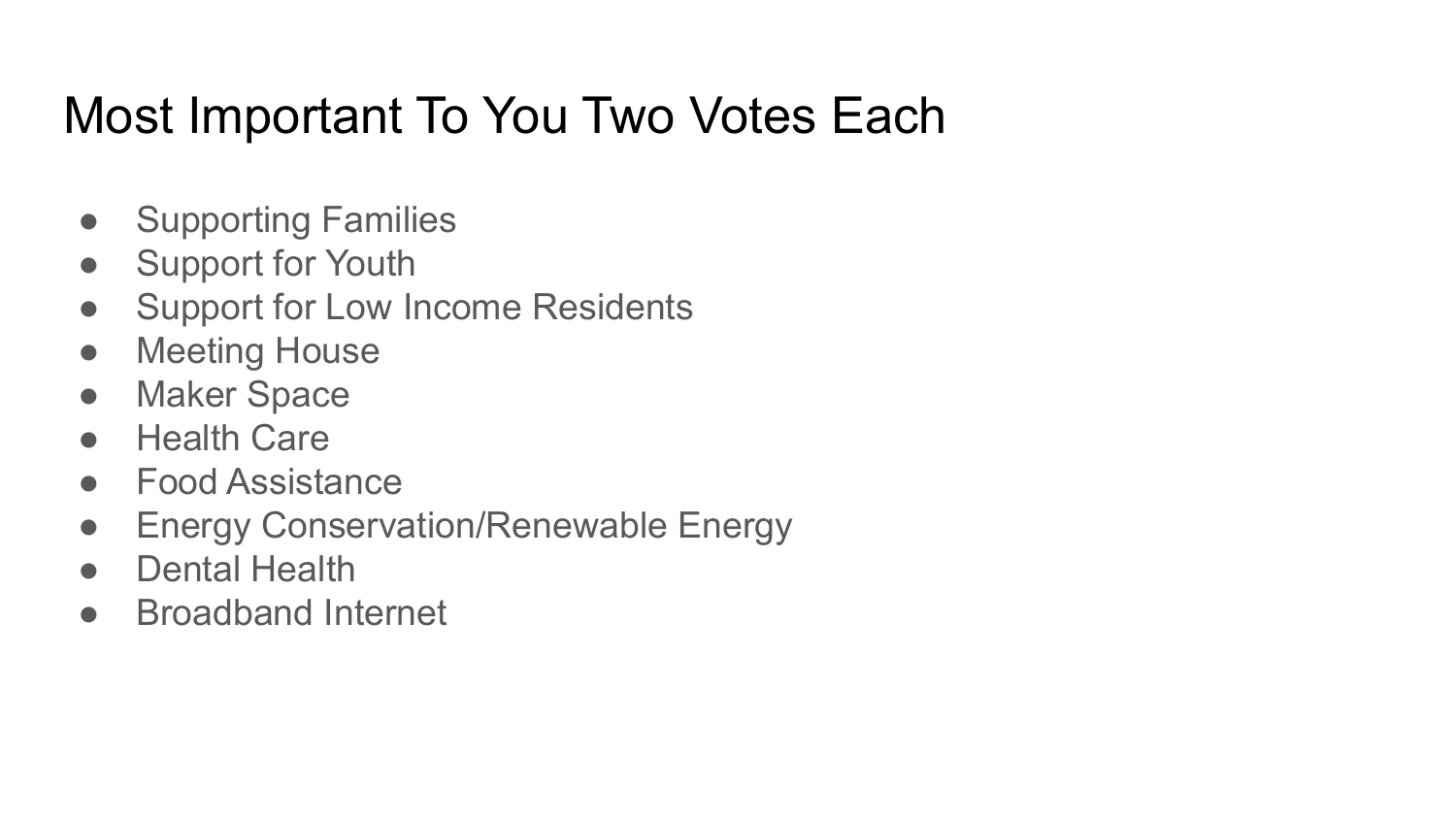#### Most Important to You- 1 Vote Each

- All Wheel Drive Ambulance
- Business Incubator
- Expand Fire District 4
- Improved Landscaping
- Job Training
- **New Town Hall**
- Support for businesses and residents affect by COVID
- Well Water Improvement
- Volunteer Fire Support
- Support for Home Schooling
- Support for local farmers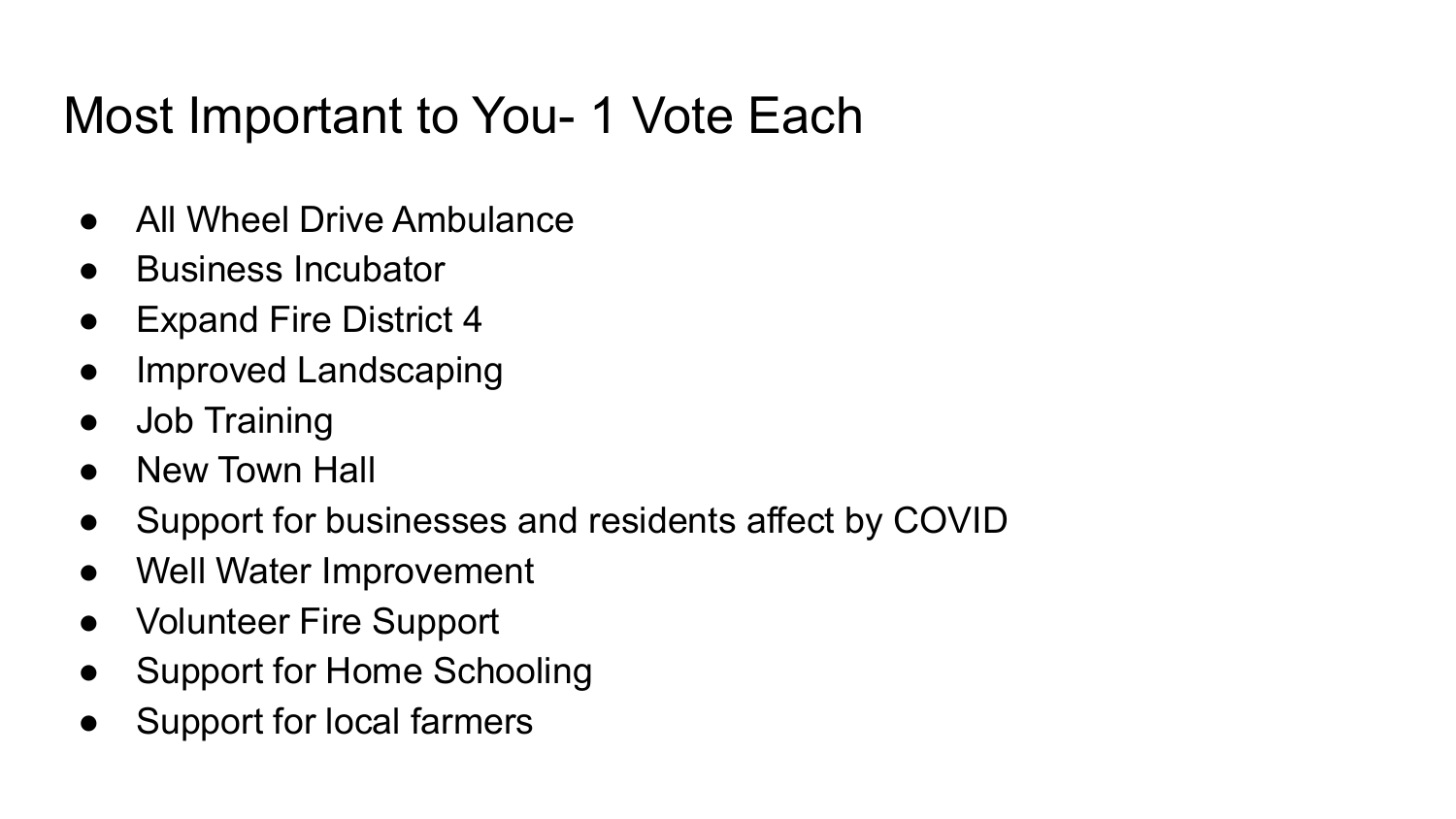# Other Comments

- More **police presence**
- **Sustainability and renewable energy improvements** for the town that will reduce energy use and costs on an ongoing basis.
- **Parks.** The school is one of the only places where a family could meet that is not white's beach. It would be incredible to see a park near Wally's, and the doctors office.
- A **bike lane that runs through South Hero** would be a major statement to infrastructure norms.
- More questions answered on islander
- **Support of local farming** operations
- **Creating a street-scape** for the village district. **Pedestrian friendly, tree-lined.**
- Anything to **maintain and foster the rural and community feel** of South Hero
- Another town beach and/or boat launch
- Making our community **more welcoming for new and young people**.
- **Bring people together** and not just a bunch of individuals living on the lake. We could do so many creative things for **people with disabilities and people of difference.** Lets work together to make a big difference!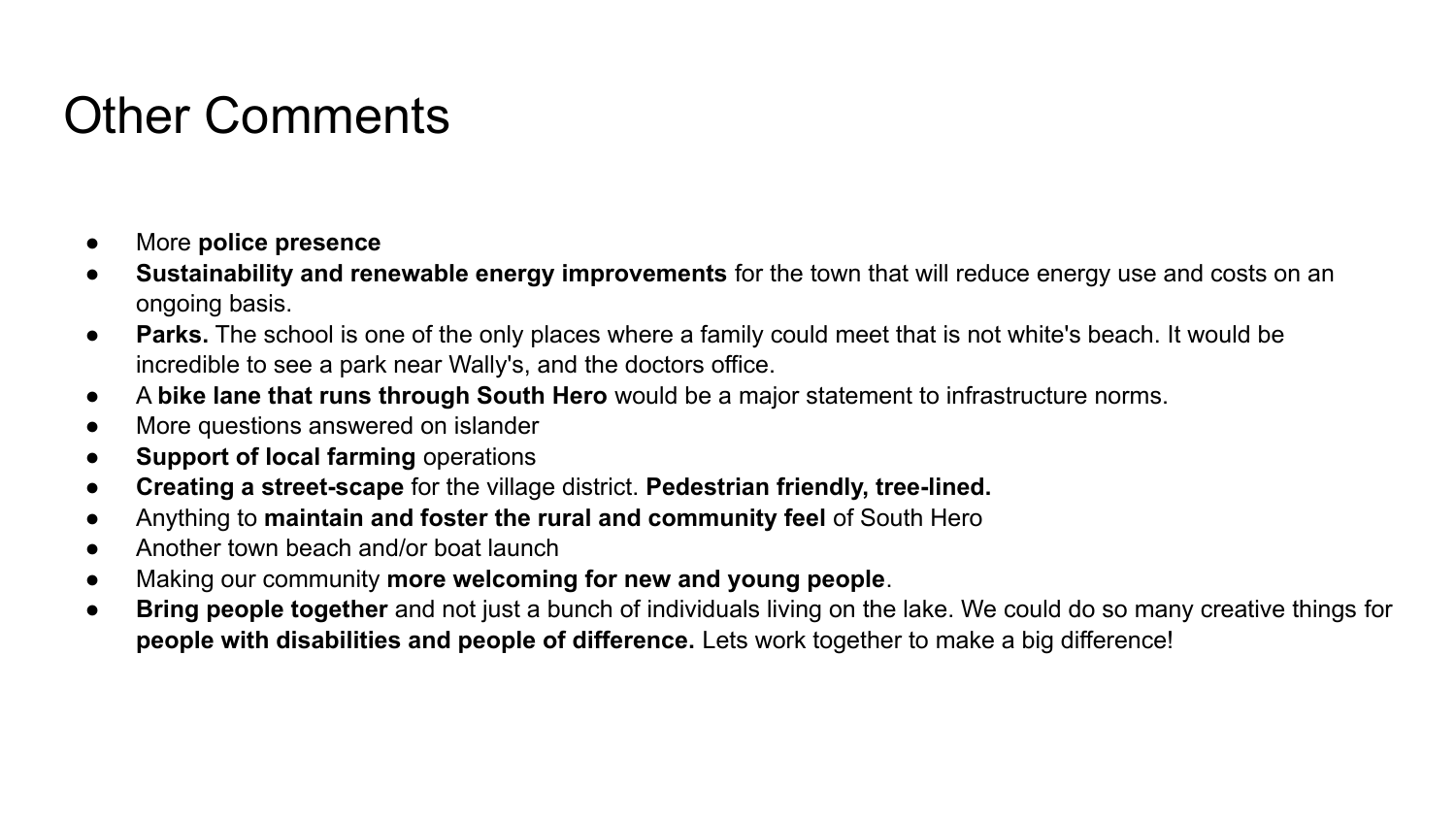# Other Comments

Please think about:

1) Making grants that can have a lasting impact with a one-time investment. With any investment ask yourself how with this community benefit from this investment once this grant money dries up? Things like a maker space, expanded broadband, helping 5 accessory dwelling units get built, improvement in the physical space or the quality of childcare, better storm water management, improved town cyber security and recreation facilities all have lasting impact. The suggestions for services are excellent, but without a sustainable plan, we don't do anyone any favors by pulling the run out from under those services in a couple of years.

2) Is the proposed amount of money to a particular item a therapeutic dose? Is it enough to really make a visible difference? Nearly a half million dollars sounds like a lot till it gets divided up into a little bit to every ask, and then you've given out a wad of cash, but haven't drastically changed outcomes. A suggestion: Set aside a small amount (\$25,000?) where organizations or businesses could apply for a grant up to \$3000+/-. For the size of entities in South Hero, a new fridge for a farmstand, a higher capacity bagel-maker, or contributions towards converting a porch or garage space to add another few available childcare slots could make a difference for those entities. Then pick 1-3 big ticket items (\$125k-\$400k) to really move the needle on the most pressing needs of the town.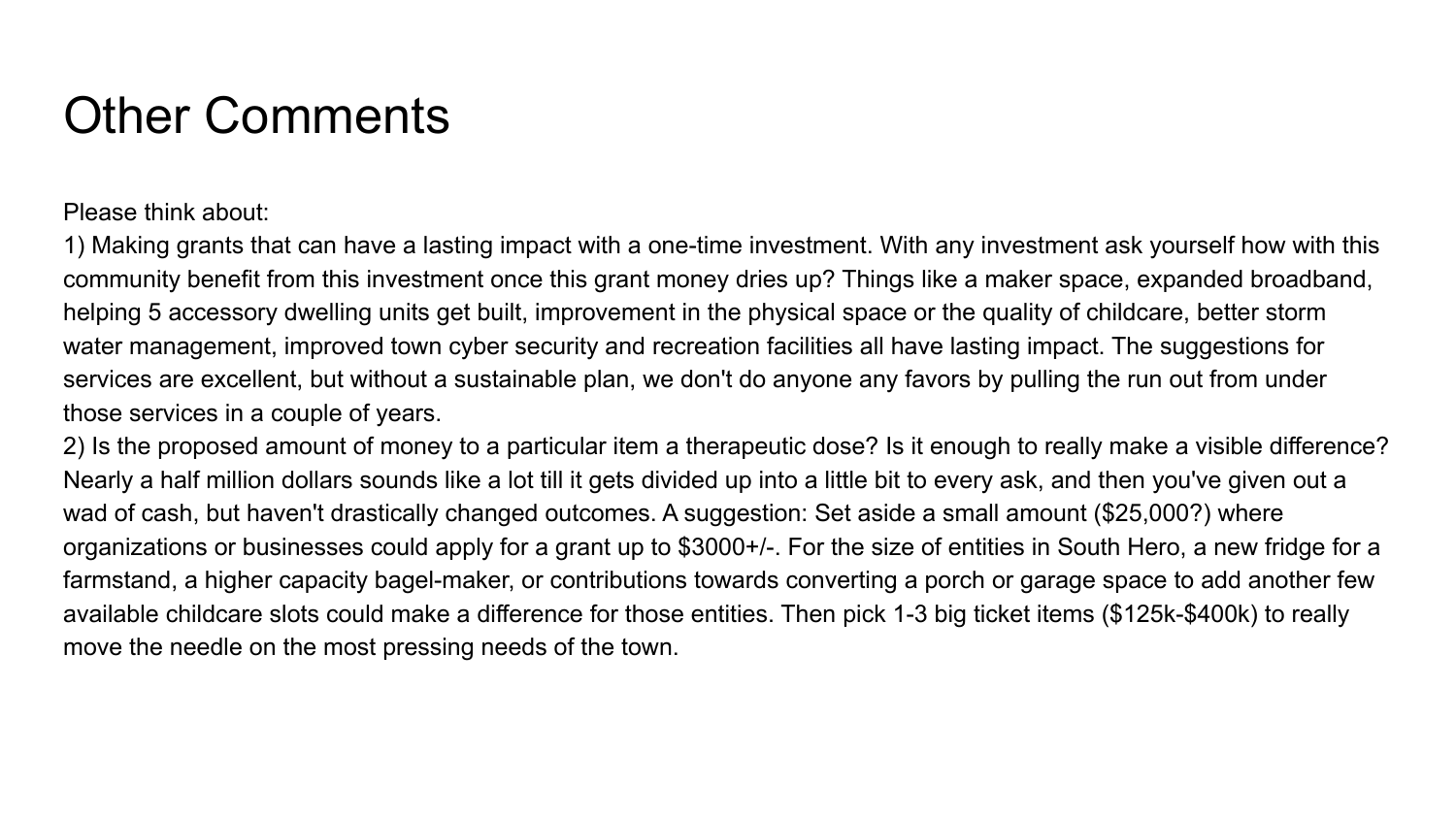# Other Comments

- Also we need to allocate money for **OAK TREES, as they survive well for Climate Change**. We have lost so many ash trees. We need to **replant trees** in our community as soon as possible! Oaks trees help with carbon, but really help with caterpillars that feed birds.
- We have questions about Covid 19, subsidies, children but nothing regarding Senior citizens??
- Hire a **landscape architect to make recommendations.**
- In the new recreation area: **an indoor pool!!!**
- Don't try to tackle items that others already do. We are becoming a very high income community with a lot of lower income families, who can not afford it. Our property taxes may jump hugely due to the increases in property values and lack of available housing. You can't bring new people here when most truly don't want them.
- **● Dog Park**
- Please make a **New Sign for South Hero Town Beach**. That old sign that says Whites Beach is ridiculous. Change the sign. The Whites never owned the land. Yardy Stephenson would be horrified in this day and age by the implications of that racist sign.